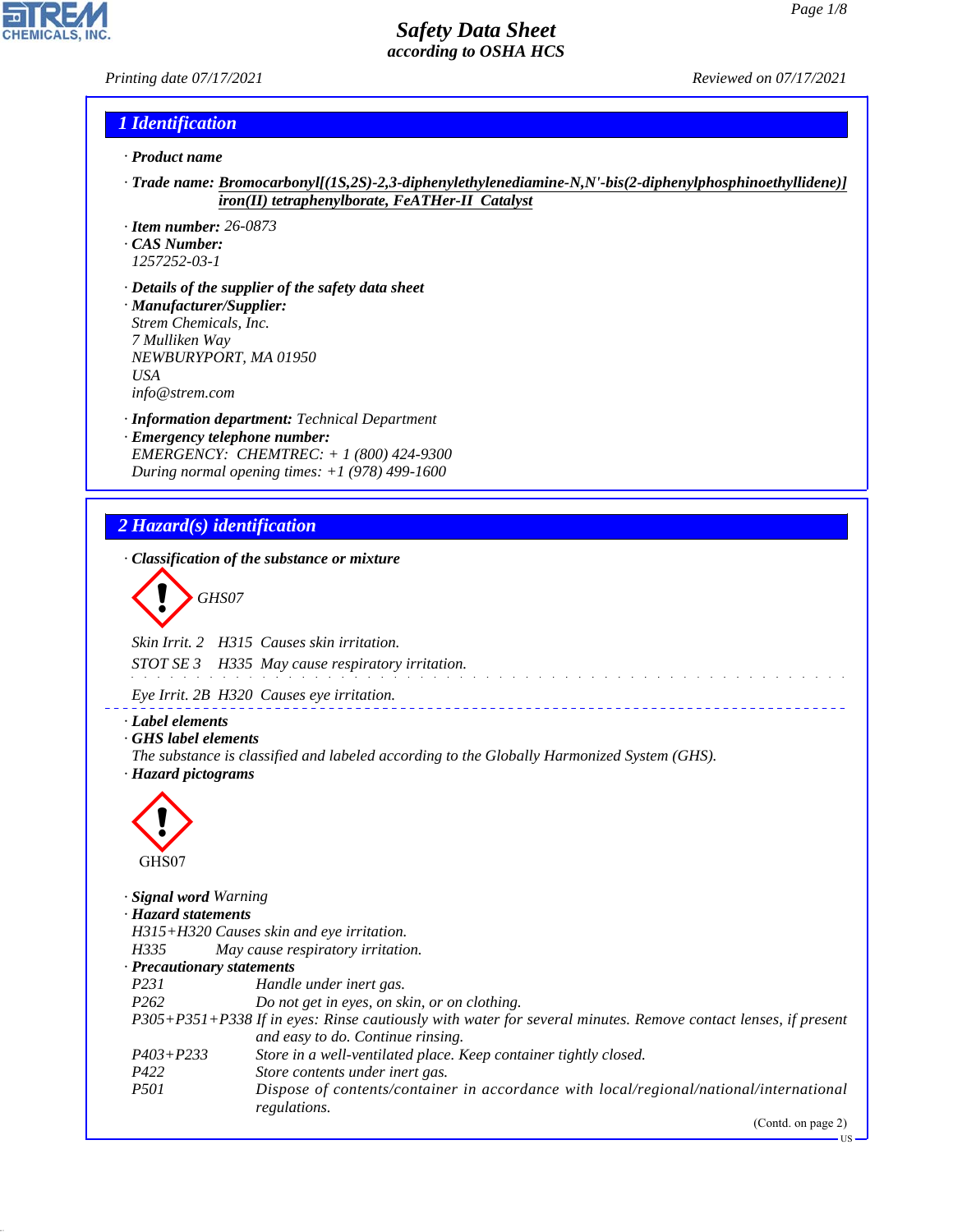*Printing date 07/17/2021 Reviewed on 07/17/2021*



## *3 Composition/information on ingredients*

- *· Chemical characterization: Substances*
- *· CAS No. Description*
- *1257252-03-1 Bromocarbonyl[N,N'-bis(2-diphenylphosphinoethyl][(1S,2S)-2,*
- *3-diphenylethylenediamine-1-ene]iron(II) tetraphenylborate,*
- *FeATHer-II*

### *4 First-aid measures*

- *· Description of first aid measures*
- *· General information: Immediately remove any clothing soiled by the product.*
- *· After inhalation: In case of unconsciousness place patient stably in side position for transportation.*
- *· After skin contact: Immediately wash with water and soap and rinse thoroughly.*
- *· After eye contact:*
- *Rinse opened eye for several minutes under running water. If symptoms persist, consult a doctor.*
- *· After swallowing: If symptoms persist consult doctor.*
- *· Information for doctor:*
- *· Most important symptoms and effects, both acute and delayed No further relevant information available.*
- *· Indication of any immediate medical attention and special treatment needed No further relevant information available.*

# *5 Fire-fighting measures*

- *· Extinguishing media*
- *· Suitable extinguishing agents: Use fire fighting measures that suit the environment.*
- *· Special hazards arising from the substance or mixture No further relevant information available.*
- *· Advice for firefighters*

44.1.1

*· Protective equipment: No special measures required.*

(Contd. on page 3)

US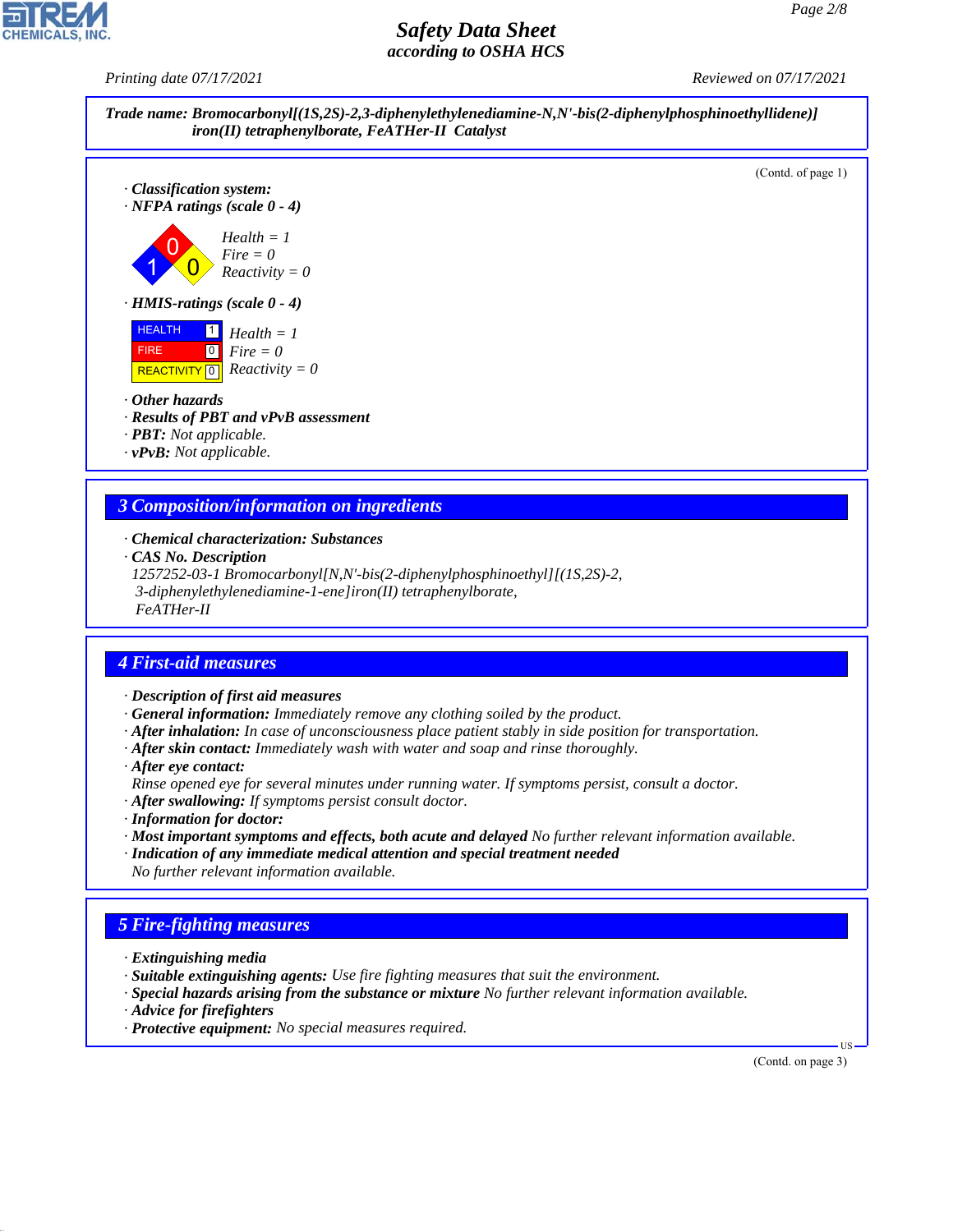

*Printing date 07/17/2021 Reviewed on 07/17/2021*

*Trade name: Bromocarbonyl[(1S,2S)-2,3-diphenylethylenediamine-N,N'-bis(2-diphenylphosphinoethyllidene)] iron(II) tetraphenylborate, FeATHer-II Catalyst*

(Contd. of page 2)

### *6 Accidental release measures*

- *· Personal precautions, protective equipment and emergency procedures Not required.*
- *· Environmental precautions: Do not allow to enter sewers/ surface or ground water.*
- *· Methods and material for containment and cleaning up: Dispose contaminated material as waste according to item 13. Ensure adequate ventilation.*
- *· Reference to other sections*
- *See Section 7 for information on safe handling.*
- *See Section 8 for information on personal protection equipment.*
- *See Section 13 for disposal information.*
- *· Protective Action Criteria for Chemicals*
- *· PAC-1:*

*Substance is not listed.*

*· PAC-2:*

*Substance is not listed.*

*· PAC-3:*

*Substance is not listed.*

## *7 Handling and storage*

*· Handling: Handle under inert gas.*

- *· Precautions for safe handling Open and handle receptacle with care.*
- *· Information about protection against explosions and fires: No special measures required.*
- *· Conditions for safe storage, including any incompatibilities*
- *· Storage: Store contents under inert gas.*
- *· Requirements to be met by storerooms and receptacles: No special requirements.*
- *· Information about storage in one common storage facility: Not required.*
- *· Further information about storage conditions:*
- *Keep receptacle tightly sealed.*
- *Store in cool, dry conditions in well sealed receptacles.*

*· Specific end use(s) No further relevant information available.*

### *8 Exposure controls/personal protection*

*· Additional information about design of technical systems: No further data; see item 7.*

- *· Components with limit values that require monitoring at the workplace: Not required.*
- *· Additional information: The lists that were valid during the creation were used as basis.*
- *· Exposure controls*

44.1.1

- *· Personal protective equipment:*
- *· General protective and hygienic measures:*
- *Keep away from foodstuffs, beverages and feed.*
- *Immediately remove all soiled and contaminated clothing.*
- *Wash hands before breaks and at the end of work.*
- *Avoid contact with the eyes and skin.*

*· Breathing equipment: A NIOSH approved respirator in accordance with 29 CFR 1910.134.*

(Contd. on page 4)

*<sup>·</sup> Control parameters*

US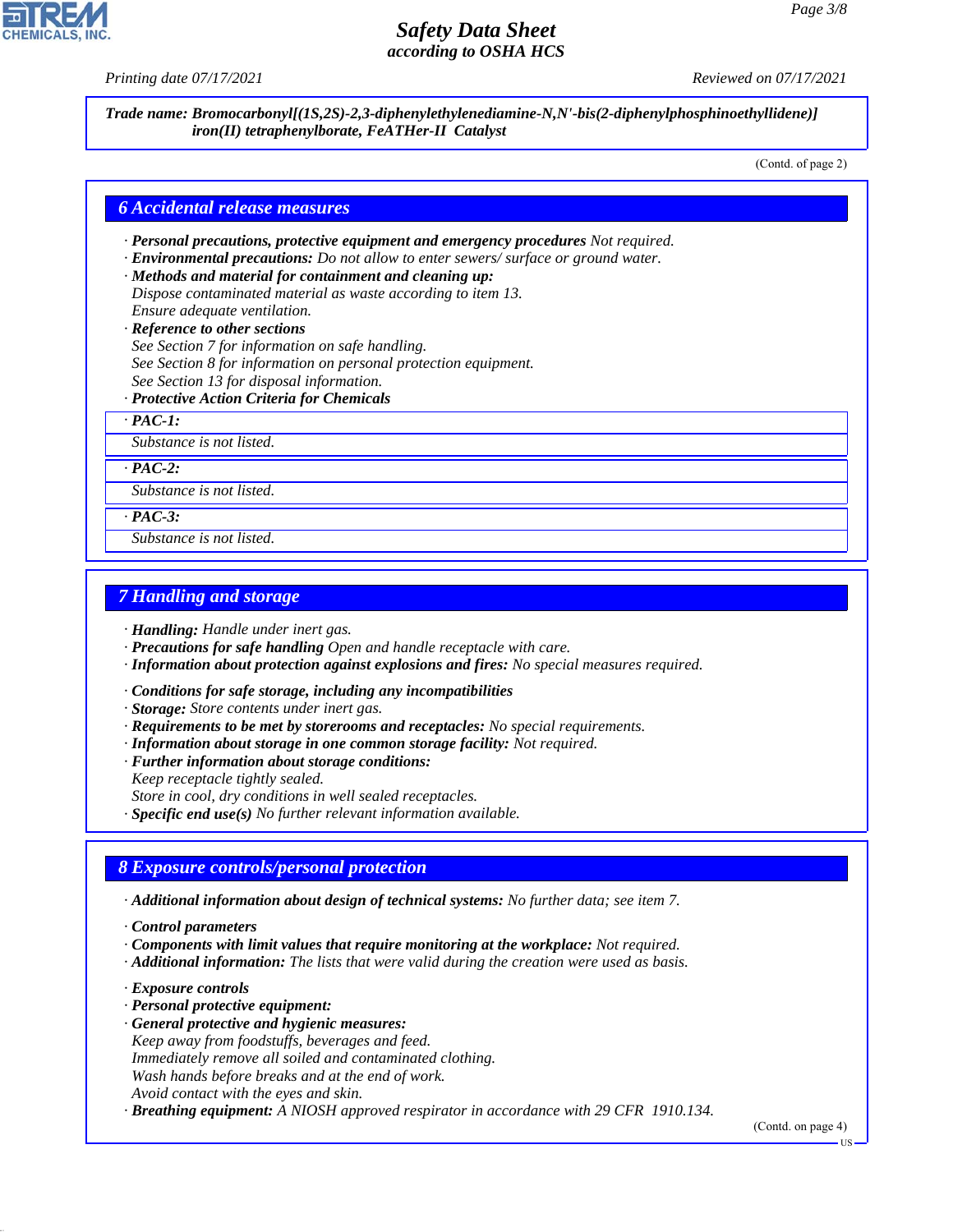*Printing date 07/17/2021 Reviewed on 07/17/2021*

**CHEMICALS, INC** 

*Trade name: Bromocarbonyl[(1S,2S)-2,3-diphenylethylenediamine-N,N'-bis(2-diphenylphosphinoethyllidene)] iron(II) tetraphenylborate, FeATHer-II Catalyst*

(Contd. of page 3)

US

*· Protection of hands:*

![](_page_3_Picture_7.jpeg)

\_S*Protective gloves*

*The glove material has to be impermeable and resistant to the product/ the substance/ the preparation. Due to missing tests no recommendation to the glove material can be given for the product/ the preparation/ the chemical mixture.*

*Selection of the glove material on consideration of the penetration times, rates of diffusion and the degradation · Material of gloves*

*The selection of the suitable gloves does not only depend on the material, but also on further marks of quality and varies from manufacturer to manufacturer.*

#### *· Penetration time of glove material*

*The exact break through time has to be found out by the manufacturer of the protective gloves and has to be observed.*

![](_page_3_Picture_14.jpeg)

![](_page_3_Picture_15.jpeg)

44.1.1

\_R*Tightly sealed goggles*

| <b>9 Physical and chemical properties</b>               |                                               |                    |
|---------------------------------------------------------|-----------------------------------------------|--------------------|
| · Information on basic physical and chemical properties |                                               |                    |
| <b>General Information</b>                              |                                               |                    |
| $\cdot$ Appearance:                                     |                                               |                    |
| Form:                                                   | Powder                                        |                    |
| Color:                                                  | Yellow                                        |                    |
| $\cdot$ Odor:                                           | <i><b>Odorless</b></i>                        |                    |
| · Odor threshold:                                       | Not determined.                               |                    |
| $\cdot$ pH-value:                                       | Not applicable.                               |                    |
| Change in condition                                     |                                               |                    |
| <b>Melting point/Melting range:</b>                     | Undetermined.                                 |                    |
| <b>Boiling point/Boiling range:</b>                     | Undetermined.                                 |                    |
| · Flash point:                                          | Not applicable.                               |                    |
| · Flammability (solid, gaseous):                        | Not determined.                               |                    |
| · Ignition temperature:                                 |                                               |                    |
| Decomposition temperature:                              | Not determined.                               |                    |
| $\cdot$ Auto igniting:                                  | Not determined.                               |                    |
| · Danger of explosion:                                  | Product does not present an explosion hazard. |                    |
| · Explosion limits:                                     |                                               |                    |
| Lower:                                                  | Not determined.                               |                    |
| <b>Upper:</b>                                           | Not determined.                               |                    |
| · Vapor pressure:                                       | Not applicable.                               |                    |
| $\cdot$ Density:                                        | Not determined.                               |                    |
|                                                         |                                               | (Contd. on page 5) |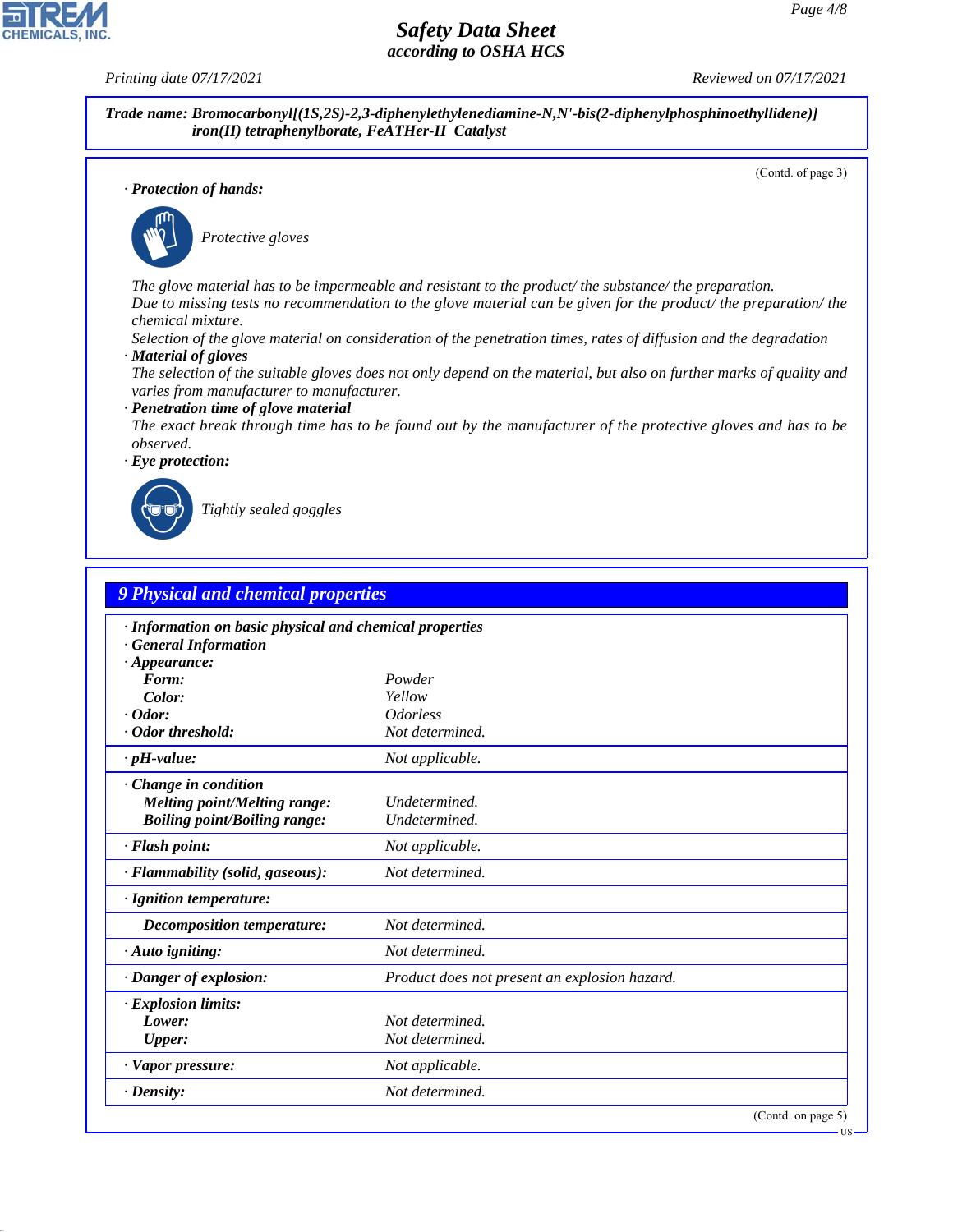*Printing date 07/17/2021 Reviewed on 07/17/2021*

#### *Trade name: Bromocarbonyl[(1S,2S)-2,3-diphenylethylenediamine-N,N'-bis(2-diphenylphosphinoethyllidene)] iron(II) tetraphenylborate, FeATHer-II Catalyst*

|                                                            |                                            | (Contd. of page 4) |
|------------------------------------------------------------|--------------------------------------------|--------------------|
| $\cdot$ Relative density                                   | Not determined.                            |                    |
| · Vapor density                                            | Not applicable.                            |                    |
| $\cdot$ Evaporation rate                                   | Not applicable.                            |                    |
| · Solubility in / Miscibility with                         |                                            |                    |
| Water:                                                     | <i>Insoluble.</i>                          |                    |
| · Partition coefficient (n-octanol/water): Not determined. |                                            |                    |
| · Viscosity:                                               |                                            |                    |
| Dynamic:                                                   | Not applicable.                            |                    |
| Kinematic:                                                 | Not applicable.                            |                    |
| · Solvent content:                                         |                                            |                    |
| Organic solvents:                                          | $0.0\,\%$                                  |                    |
| <b>VOC</b> content:                                        | 0.0 g/l / 0.00 lb/gl                       |                    |
| <i>Solids content:</i>                                     | $100.0\%$                                  |                    |
| Other information                                          | No further relevant information available. |                    |

# *10 Stability and reactivity*

- *· Reactivity No further relevant information available.*
- *· Chemical stability*
- *· Thermal decomposition / conditions to be avoided: No decomposition if used according to specifications.*
- *· Possibility of hazardous reactions No dangerous reactions known.*
- *· Conditions to avoid No further relevant information available.*
- *· Incompatible materials: No further relevant information available.*
- *· Hazardous decomposition products: No dangerous decomposition products known.*

# *11 Toxicological information*

- *· Information on toxicological effects*
- *· Acute toxicity:*
- *· Primary irritant effect:*
- *· on the skin: Irritant to skin and mucous membranes.*
- *· on the eye: Irritating effect.*
- *· Sensitization: No sensitizing effects known.*
- *· Additional toxicological information:*
- *· Carcinogenic categories*

*· IARC (International Agency for Research on Cancer)*

*Substance is not listed.*

*· NTP (National Toxicology Program)*

*Substance is not listed.*

*· OSHA-Ca (Occupational Safety & Health Administration)*

*Substance is not listed.*

44.1.1

(Contd. on page 6)

US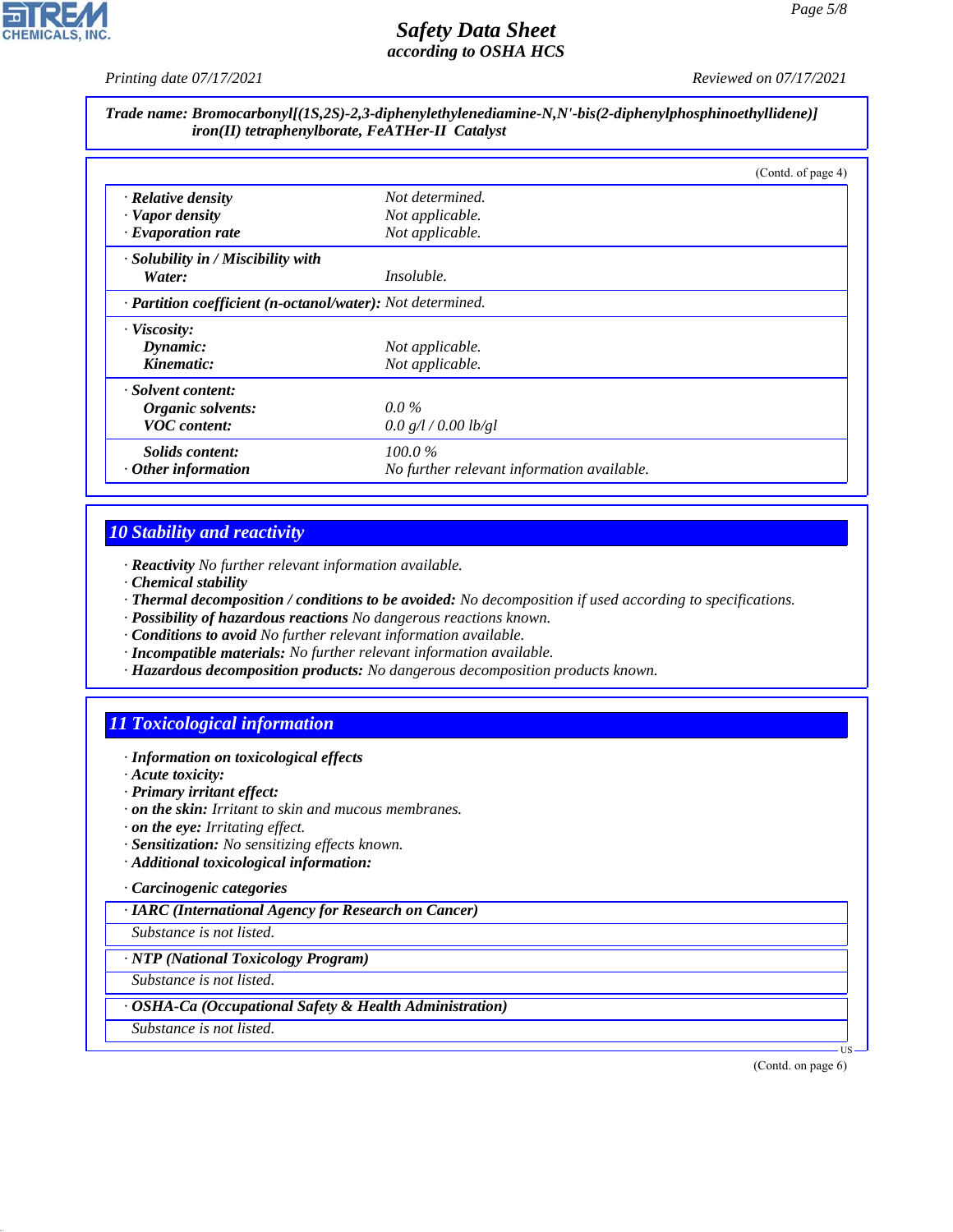*Printing date 07/17/2021 Reviewed on 07/17/2021*

*Trade name: Bromocarbonyl[(1S,2S)-2,3-diphenylethylenediamine-N,N'-bis(2-diphenylphosphinoethyllidene)] iron(II) tetraphenylborate, FeATHer-II Catalyst*

(Contd. of page 5)

### *12 Ecological information*

- *· Toxicity*
- *· Aquatic toxicity: No further relevant information available.*
- *· Persistence and degradability No further relevant information available.*
- *· Behavior in environmental systems:*
- *· Bioaccumulative potential No further relevant information available.*
- *· Mobility in soil No further relevant information available.*
- *· Additional ecological information:*
- *· General notes:*
	- *Water hazard class 1 (Self-assessment): slightly hazardous for water*
	- *Do not allow undiluted product or large quantities of it to reach ground water, water course or sewage system.*
- *· Results of PBT and vPvB assessment*
- *· PBT: Not applicable.*
- *· vPvB: Not applicable.*
- *· Other adverse effects No further relevant information available.*

#### *13 Disposal considerations*

- *· Waste treatment methods*
- *· Recommendation:*

*Must not be disposed of together with household garbage. Do not allow product to reach sewage system.*

*· Uncleaned packagings:*

*· Recommendation: Disposal must be made according to official regulations.*

| $\cdot$ UN-Number                                         |                 |  |
|-----------------------------------------------------------|-----------------|--|
| · DOT, ADN, IMDG, IATA                                    | not regulated   |  |
| $\cdot$ UN proper shipping name<br>· DOT, ADN, IMDG, IATA | not regulated   |  |
| $\cdot$ Transport hazard class(es)                        |                 |  |
| · DOT, ADN, IMDG, IATA                                    |                 |  |
| · Class                                                   | not regulated   |  |
| · Packing group                                           |                 |  |
| · DOT, IMDG, IATA                                         | not regulated   |  |
| · Environmental hazards:                                  |                 |  |
| $\cdot$ Marine pollutant:                                 | N <sub>O</sub>  |  |
| · Special precautions for user                            | Not applicable. |  |
| · Transport in bulk according to Annex II of              |                 |  |
| <b>MARPOL73/78 and the IBC Code</b>                       | Not applicable. |  |
| · UN "Model Regulation":                                  | not regulated   |  |

(Contd. on page 7)

![](_page_5_Picture_29.jpeg)

44.1.1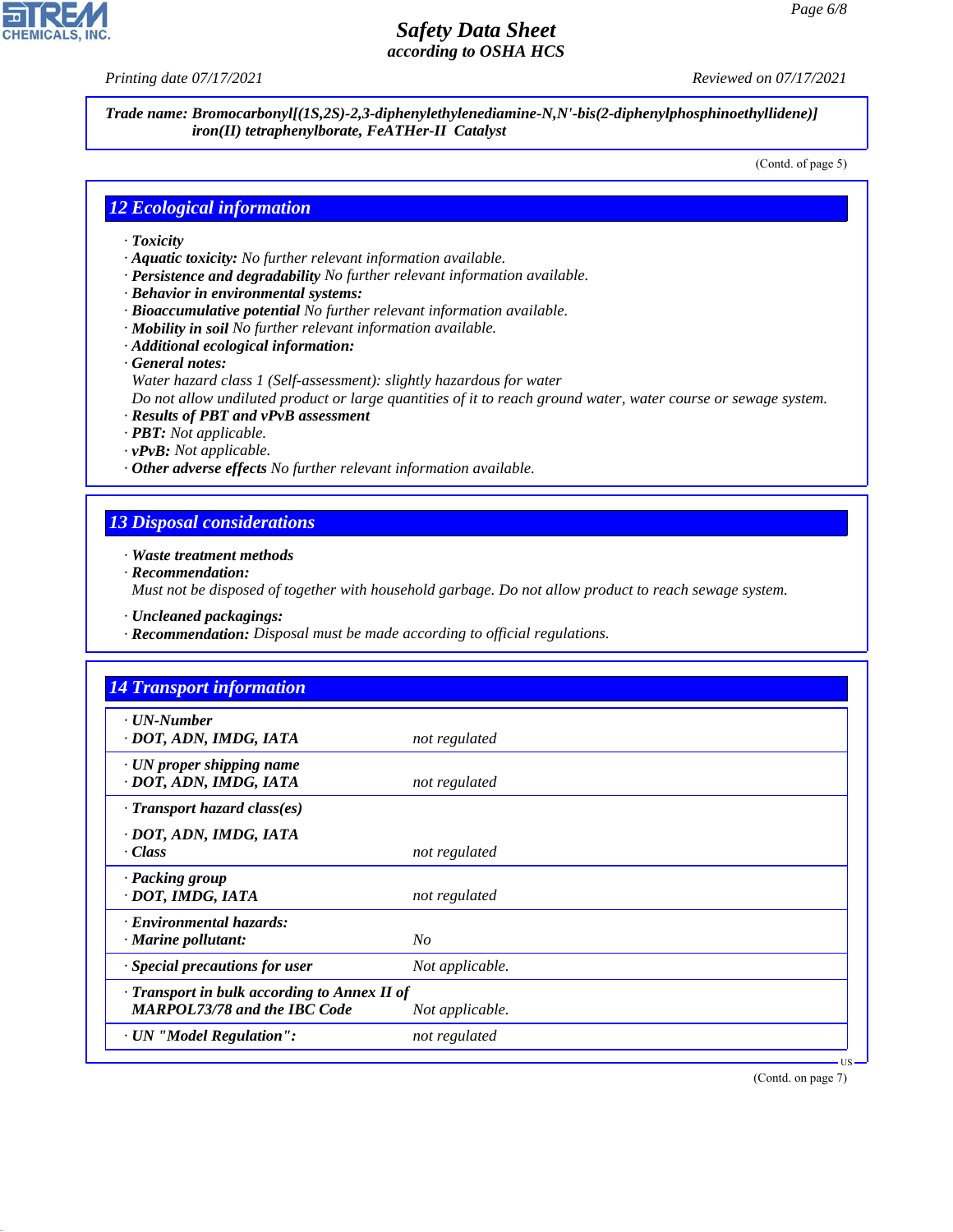![](_page_6_Picture_2.jpeg)

*Printing date 07/17/2021 Reviewed on 07/17/2021*

*Trade name: Bromocarbonyl[(1S,2S)-2,3-diphenylethylenediamine-N,N'-bis(2-diphenylphosphinoethyllidene)] iron(II) tetraphenylborate, FeATHer-II Catalyst*

(Contd. of page 6)

US

# *15 Regulatory information*

*· Safety, health and environmental regulations/legislation specific for the substance or mixture · Sara*

*· Section 355 (extremely hazardous substances):*

*Substance is not listed.*

*· Section 313 (Specific toxic chemical listings):*

*Substance is not listed.*

*· TSCA (Toxic Substances Control Act):*

*Substance is not listed.*

*· Proposition 65*

*· Chemicals known to cause cancer:*

*Substance is not listed.*

*· Chemicals known to cause reproductive toxicity for females:*

*Substance is not listed.*

*Substance is not listed.*

*· Chemicals known to cause reproductive toxicity for males:*

*· Chemicals known to cause developmental toxicity:*

*Substance is not listed.*

*· Carcinogenic categories*

*· EPA (Environmental Protection Agency)*

*Substance is not listed.*

*· TLV (Threshold Limit Value established by ACGIH)*

*Substance is not listed.*

*· NIOSH-Ca (National Institute for Occupational Safety and Health)*

*Substance is not listed.*

#### *· GHS label elements*

*The substance is classified and labeled according to the Globally Harmonized System (GHS).*

*· Hazard pictograms*

![](_page_6_Picture_33.jpeg)

44.1.1

*· Signal word Warning · Hazard statements H315+H320 Causes skin and eye irritation. H335 May cause respiratory irritation. · Precautionary statements P231 Handle under inert gas. P262 Do not get in eyes, on skin, or on clothing. P305+P351+P338 If in eyes: Rinse cautiously with water for several minutes. Remove contact lenses, if present and easy to do. Continue rinsing. P403+P233 Store in a well-ventilated place. Keep container tightly closed. P422 Store contents under inert gas.* (Contd. on page 8)